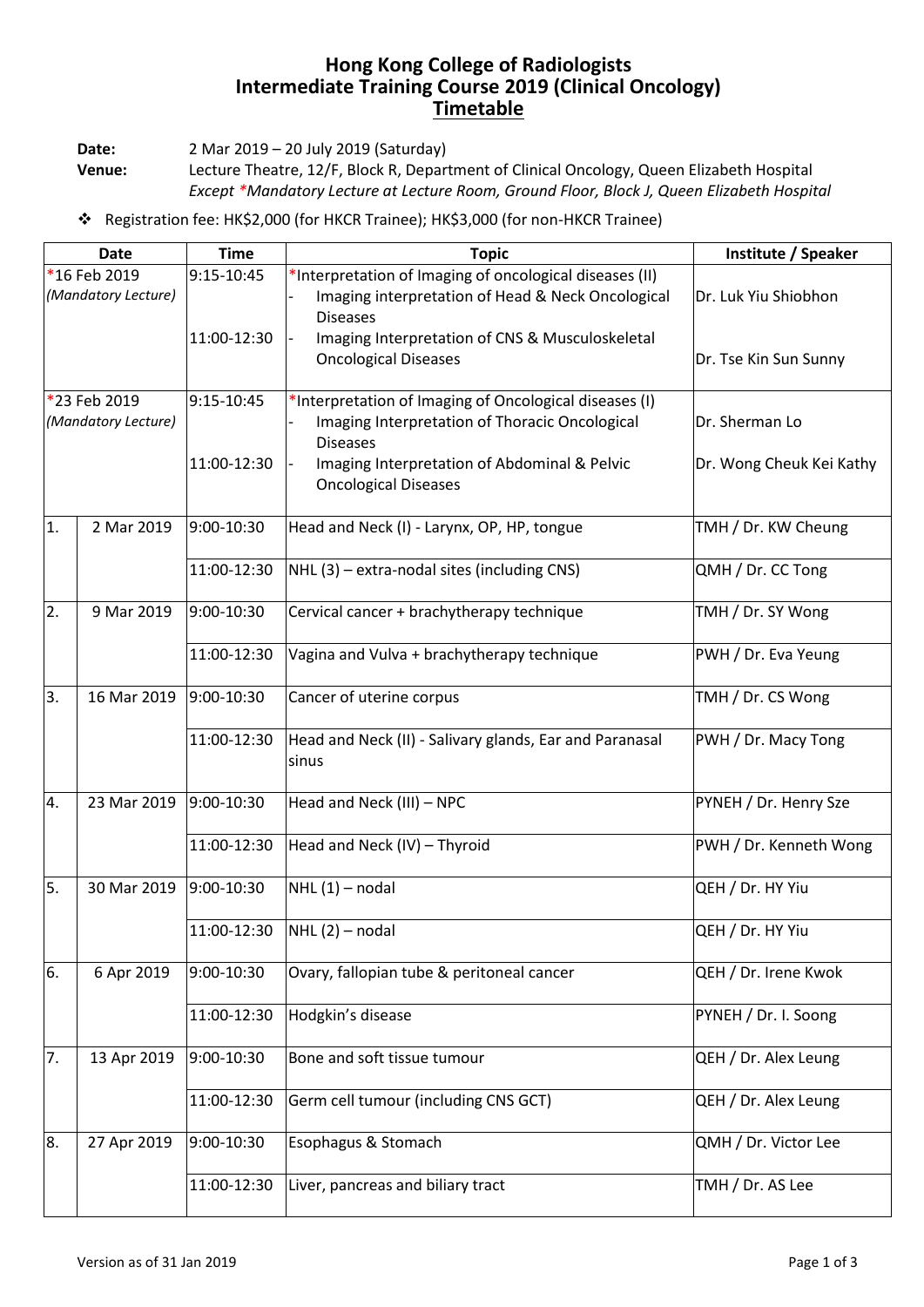## **Hong Kong College of Radiologists Intermediate Training Course 2019 (Clinical Oncology) Timetable**

|     | <b>Date</b> | <b>Time</b> | <b>Topic</b>                                                                                                             | Institute / Speaker    |
|-----|-------------|-------------|--------------------------------------------------------------------------------------------------------------------------|------------------------|
| 9.  | 4 May 2019  | 9:00-10:30  | Colon, Rectum and Anus (I)                                                                                               | QMH / Dr. CL Chiang    |
|     |             | 11:00-12:30 | Colon, Rectum and Anus (II)                                                                                              | QMH / Dr. CL Chiang    |
| 10. | 11 May 2019 | 9:00-10:30  | <b>Early Breast Cancer</b>                                                                                               | PWH / Dr. Joyce Suen   |
|     |             | 11:00-12:30 | <b>Advanced Breast Cancer</b>                                                                                            | <b>TBC</b>             |
| 11. | 18 May 2019 | 9:00-10:30  | Kidney and bladder                                                                                                       | PYNEH / Dr. K Chan     |
|     |             | 11:00-12:30 | Prostate / CA penis                                                                                                      | PWH / Dr. Daisy Lam    |
| 12. | 25 May 2019 | 9:00-10:30  | CNS (including pituitary tumor)                                                                                          | QEH / Dr. YT Fu        |
|     |             | 11:00-12:30 | Paediatric Tumour                                                                                                        | QMH / Prof. Dora Kwong |
| 13. | 1 Jun 2019  | 9:00-10:30  | Lung - Advanced stage NSCLC                                                                                              | UCH / Dr. CK Kwan      |
|     |             | 11:00-12:30 | Palliative Care (I): Principle of Palliative Medicine                                                                    | PYNEH / Dr. I Soong    |
| 14. | 8 Jun 2019  | 9:00-10:30  | Plasma cell malignancies                                                                                                 | QEH / Dr. HC Cheng     |
|     |             | 11:00-12:30 | Lung - SCLC and Early stage NSCLC                                                                                        | PYNEH / Dr. R Yeung    |
| 15. | 15 Jun 2019 | 9:00-10:30  | Pathology (1)                                                                                                            | QEH / Dr. John Chan    |
|     |             | 11:00-12:30 | Pathology (2)                                                                                                            | QEH / Dr. John Chan    |
| 16. | 22 Jun 2019 | 9:00-10:30  | Palliative Care (III): Communication Skills/ Breaking Bad<br><b>News</b>                                                 | QMH / Dr. KK Yuen      |
|     |             | 11:00-12:30 | <b>RT</b> for benign diseases, special RT techniques                                                                     | QEH / Dr. YS Yuen      |
| 17. | 29 Jun 2019 | 9:00-10:30  | Skin cancer (including melanoma and Superficial XR<br>technique) and ocular disease (including Grave's<br>opthalmopathy) | QMH / Dr. KK Yuen      |
|     |             | 11:00-12:30 | Palliative Care (II): Oncological emergencies and symptom TMH / Dr. SH Lo<br>management                                  |                        |
| 18. | 6 Jul 2019  | 9:00-10:30  | Radiotherapy planning (1): New advancement in planning QEH / Dr. Francis Lee<br>system                                   |                        |
|     |             | 11:00-12:30 | Radiotherapy planning (2): Site specific treatment<br>planning technique                                                 | QEH / Dr. Francis Lee  |
| 19. | 13 Jul 2019 | 9:00-10:30  | Radiotherapy planning (3): Clinical consideration and plan TBC<br>evaluation                                             |                        |
|     |             | 11:00-12:30 | Overview of Targeted Therapies and New Targets                                                                           | QMH / Dr. TC Lam       |